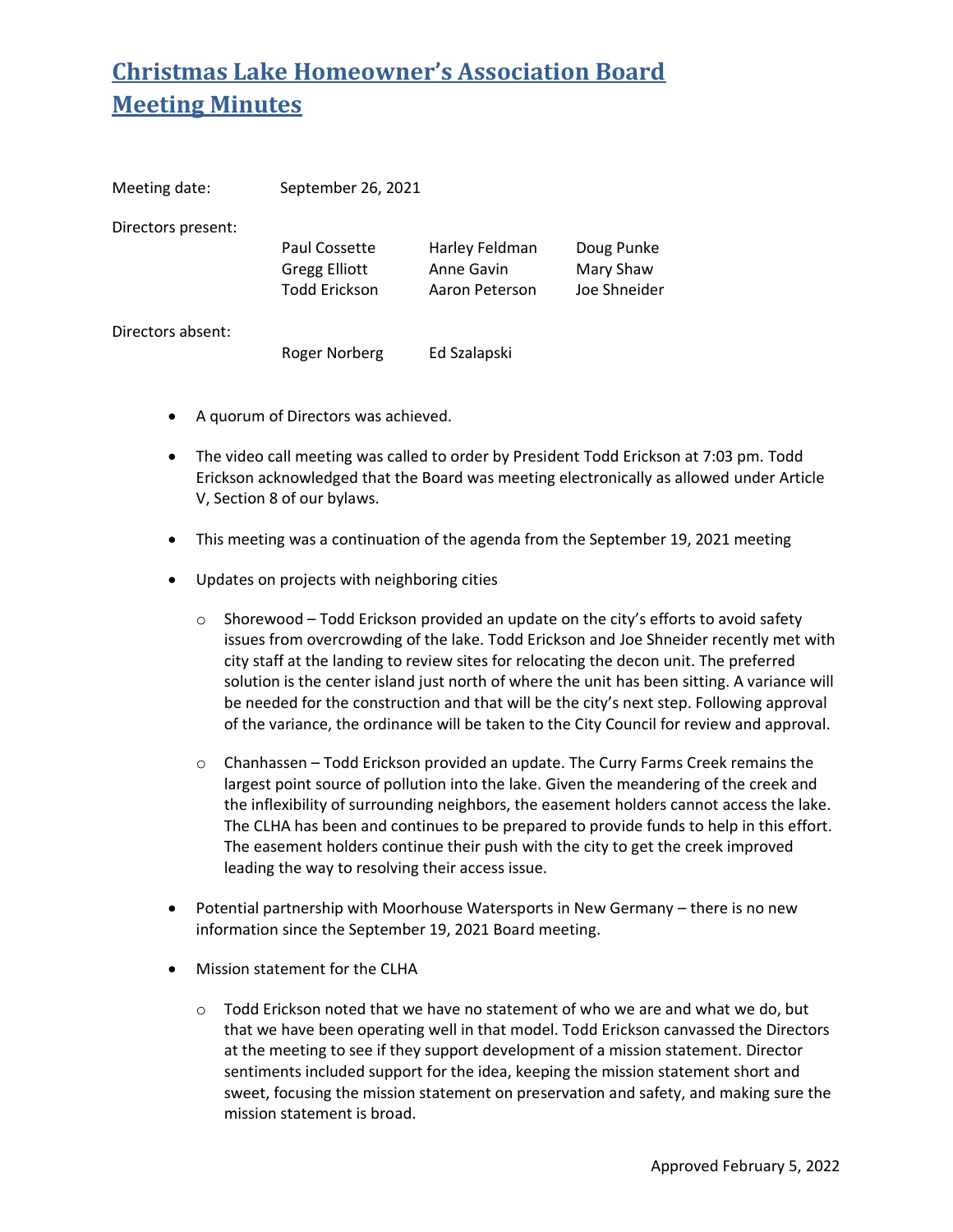## **Christmas Lake Homeowner's Association Board Meeting Minutes**

- $\circ$  A committee to develop a mission statement will be led by Gregg Elliott, with support of Anne Gavin, Todd Erickson, and members of the lake.
- $\circ$  Todd Erickson will announce this committee to the CLHA along with a request for participation.
- Developing a social media presence for CLHA
	- o Todd Erickson noted that based on the recent survey, the members supported an intention to share the experiences on the lake. "Connection" with the members is the objective, but Todd Erickson noted that moderation would be necessary.
	- $\circ$  Director sentiments were that it is a good idea, but that we should not spend a lot of money to achieve this intent. It was also noted that champions are needed to manage and moderate the content. There is also worry that this can become a huge time commitment.
	- $\circ$  Actions Todd Erickson will announce it in an email to the members. Harley Feldman will look at technical options.
- Question on holding additional "open" Board meetings
	- $\circ$  Todd Erickson raised the question and offered an approach of doing this once or twice a year.
	- o Directors were in general agreement on this approach.
	- o The winter meeting is targeted to be an open Board meeting.
- Capital campaign update
	- $\circ$  Mary Shaw recommended that the planned Endowment campaign be delayed a year so that a capital campaign could be run. Directors agreed with this approach.
	- $\circ$  Paul Cosette recommended that we have a disciplined approach to the capital campaign with a specific dollar amount defined.
- Boat ramp condition
	- $\circ$  Harley Feldman and Todd Erickson updated the Board as to communications with the city. Either the city or the CLHA could supply rocks to the landing to improve the condition, but DNR approval must be obtained.
	- o The type of rock to use and how to do it was discussed.
	- o Action Todd Erickson will follow up with the city.
- Gregg Elliott moved to adjourn the meeting. Harley Feldman and many others seconded the motion. **Passed Unanimously**